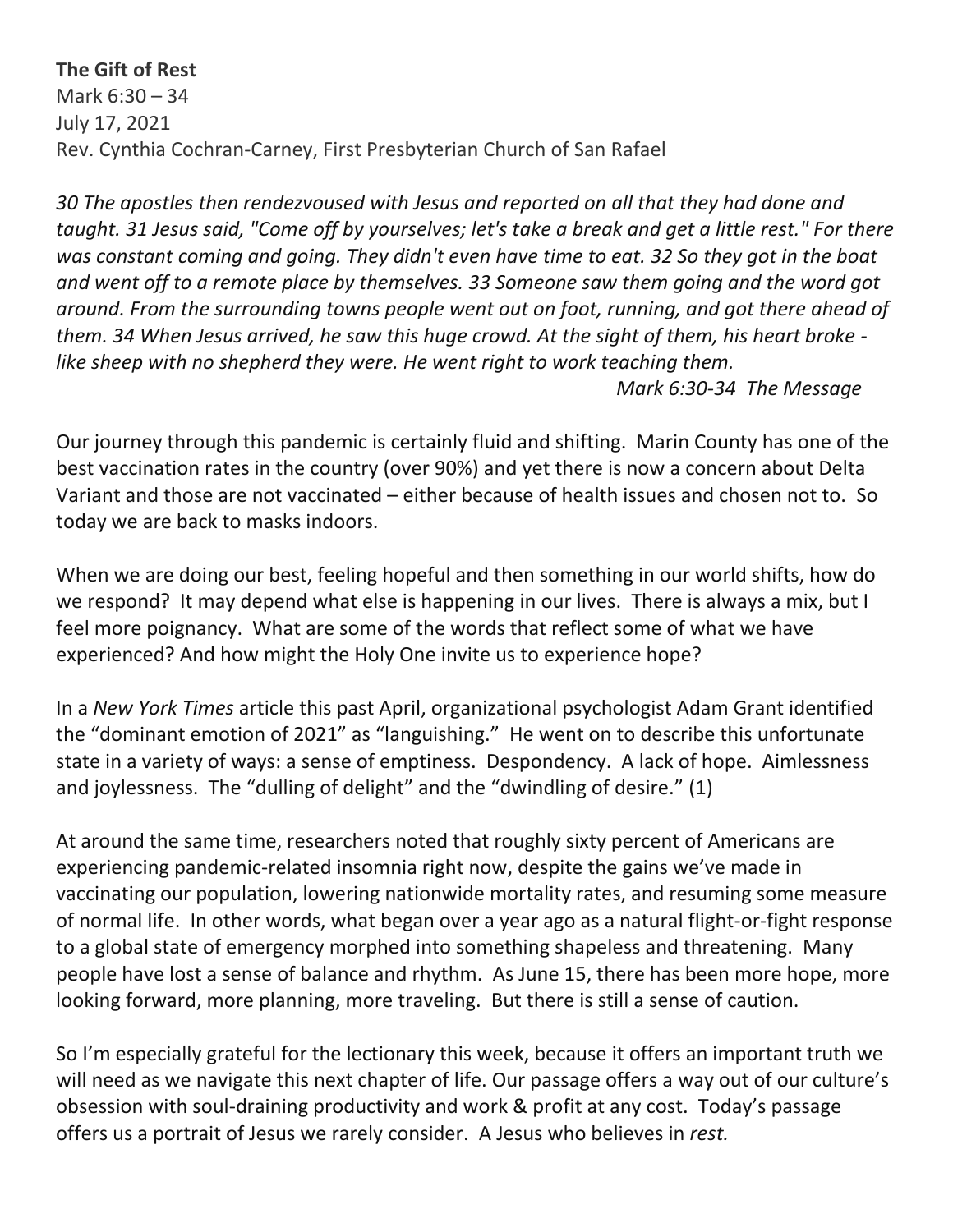When I read the Gospels, I often envision an efficient Jesus – full of purpose but short on time — striding from village to synagogue to hilltop to seaside, a whirlwind of miracles, parables, and life-changing conversations swirling around him. A sense of urgency. It makes me think of that song from the musical "Hamilton" about Alexander Hamilton

*Why do you write like you're running out of time? Write day and night like you're running out of time? Non-stop!*

A non-stop teacher is not who emerges in our Gospel reading this week. Instead, we find a Jesus who recognizes, honors, and tends to his own tiredness. We encounter a teacher who pulls his overheated disciples away from their labor and striving. We discover a teacher who probes below the surfaces of our busyness, and pinpoints the hunger our culture won't allow us to name: the hunger for space, reflection, solitude, nourishment, recreation, rest, and sleep.

Our Gospel reading is an odd one this week. Mark 6 is a disjointed cut-and-paste job that brackets Jesus's feeding of the five thousand and walking on water in a storm to focus on the seemingly less spectacular events that precede and follow it. Mark 6:30-34 describes the return of the disciples from their first ministry tour — their inauguration into apostleship. We see them on fire, bursting with thrilling stories of the healings, exorcisms, and effective invitations to people to follow this Jesus of Nazareth, Messiah, Savior. They've pulled it off on their own for the first time. They are wired. Excited. Caffeinated. *Ready.* In their minds, what they need is their next project from Jesus. Their next divine mission. In their minds, the crowds are waiting, and it's time to *go.*

But Jesus disagrees. Where the disciples see energy, Jesus sees overstimulation. Where the disciples see a tightly packed schedule, Jesus sees a poor sense of balance and rhythm. Where the disciples see invincibility, Jesus sees *need.* The need to debrief and reflect. The need to eat, pray, play, and sleep. The need to learn the art of solitude. (2)

Perhaps Jesus senses that the disciples have darker stories to share with him, too  $-$  stories that will take time and tenderness to unearth. Stories of failure and rejection. Stories of doubt. Stories of grief. Hard stories they need to process privately with their teacher. Whatever the case, Jesus recognizes that the disciples need a break. They're wired, tired, underfed, and in significant need of rest.

Jesus, meanwhile, is not in top form himself. He has just lost John the Baptist, his beloved cousin and prophet, the one who baptized him and spent a lifetime in the wilderness preparing his way. Worse, Jesus has lost him to murder, a terrifying reminder that God's beloved are not immune to violent, senseless deaths. Maybe Jesus's own end feels closer, and his own vocation seems more ominous. In other words, he has many reasons to feel heartbroken.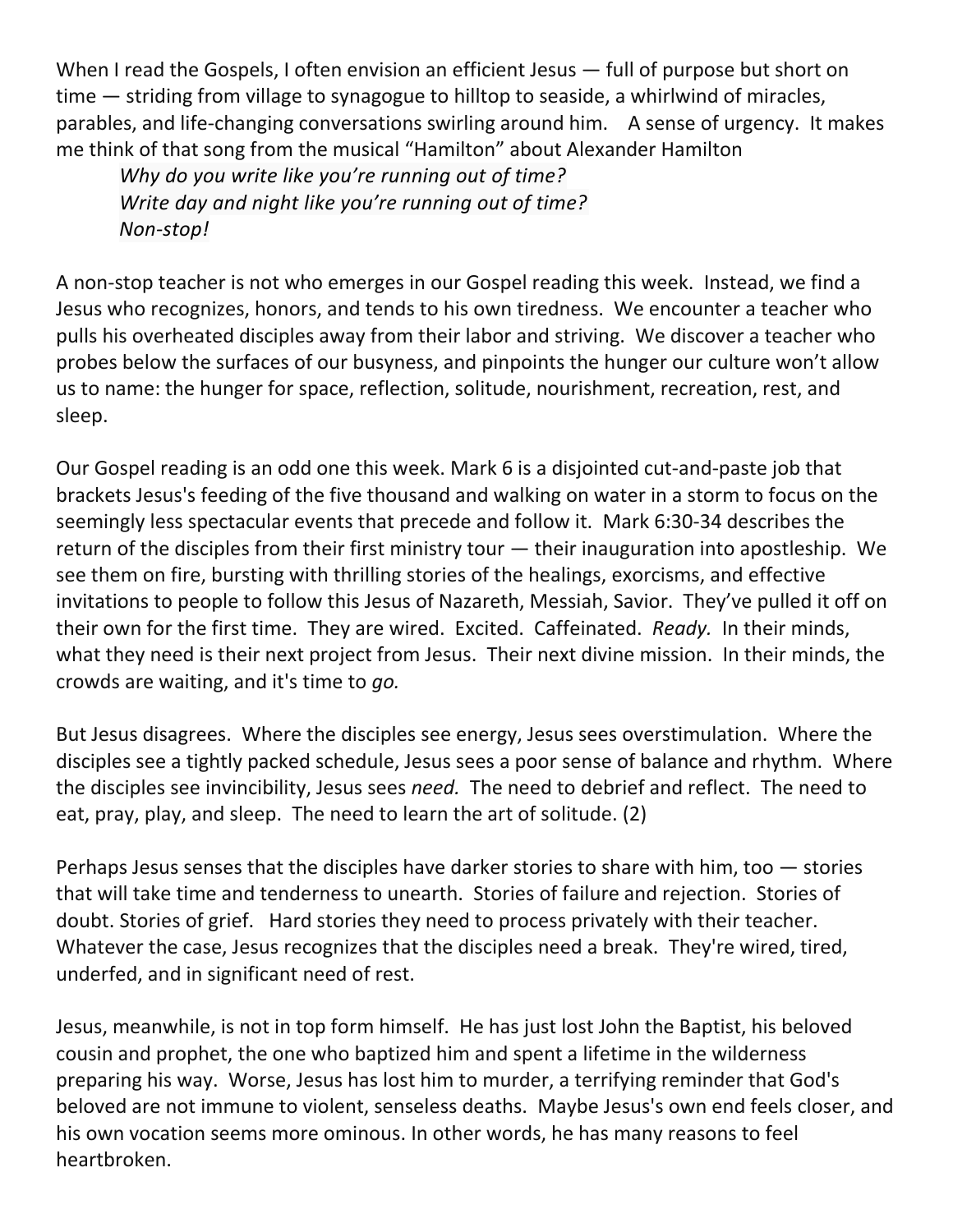"Let's go off by ourselves to a quiet place and rest awhile," he says to his disciples as the crowds throng around them at the edge of the Sea of Galilee. "Come away with me," is how another translation puts it, and I hear both wisdom and love in these words. Jesus wants to provide a time of rest and recuperation for his friends. He wants to make sure that their passion for ministry doesn't become an idol. He wants to make sure that they value *being* more than *doing.*

One lesson for me is to pay more attention to the "throwaway" passages in the Gospels, those little transition verses which often precede or follow the "main events" of Jesus' life story. Passages like Luke 5:16: "But Jesus often withdrew to lonely places and prayed." Or Mark 11:12: "The next day as they were leaving Bethany, Jesus was hungry." Or Matthew 8:24: "Jesus was sleeping." Or Mark 7:24: "He didn't want anyone to know which house he was staying in."

In these "minor" verses, I see essential glimpses of Jesus's human life. His need to withdraw, his desire for solitary prayer, his physical hunger, his sleepiness, his inclination to hide. These glimpses take nothing away from Jesus's divinity; they enhance it, making it richer and all the more mysterious. They remind me that the Incarnation truly is one of Christianity's gifts to the human family. God — Divine Mystery – Divine Love Enfleshed — hungers, sleeps, eats, rests, withdraws, and grieves and rests.

Of course, this lesson isn't new; it runs through Scripture from its earliest pages. In Genesis, God rests on the seventh day, and calls the Sabbath holy for all future generations. Honoring this is no small feat in our 21st century lives, where every hour of every day is measured in profits gained or advantages lost.

To remember that God rests, that Jesus rests, is important.

We have had over a year of maybe forced resting. And for many of you who are retired there is a different rhythm that maybe has felt more restful than your work life. However, I think we can still be busy and even too busy whatever stage of life we may be in.

As each of us discover some new rhythms in a world where vaccinations make living and connecting with people we love and being active in our community possible,

let's keep asking ourselves

+ how and when we rest,

- + how and when we renew our spirits,
- + how do we as a church find a richness in our life together and working on social justice, and yet also rest, also savor the beauty of worship, encourage each other in Sabbath time & practices, enter into contemplative prayer.